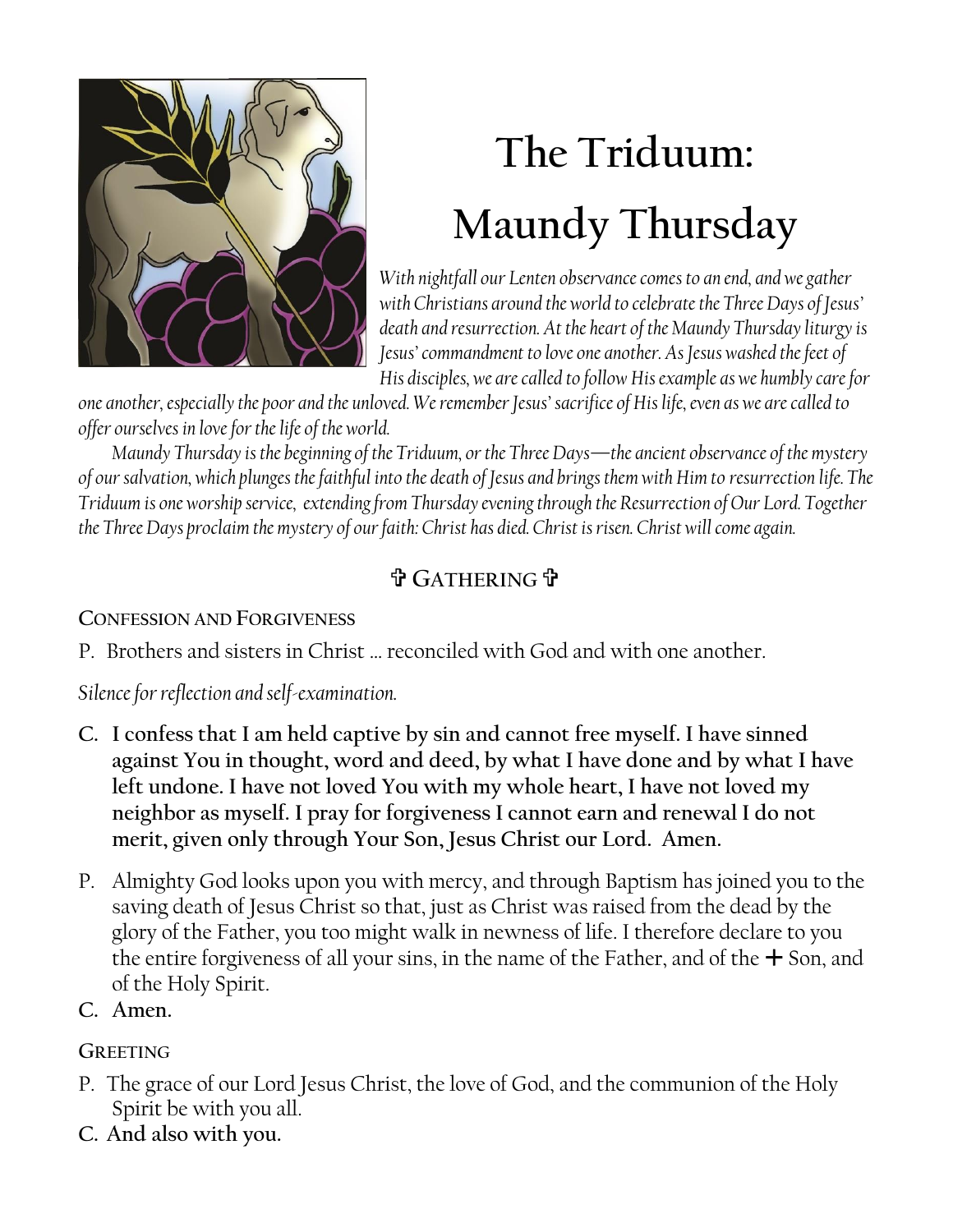#### **PRAYER OF THE DAY**

P. Holy God, source of all love, on the night of His betrayal, Jesus gave us a new commandment: to love one another as He loves us. By Your Holy Spirit write this commandment in our hearts and give us the will to serve others as He was servant of all, Your Son, Jesus Christ our Lord, Who lives and reigns with You and the Holy Spirit, one God, now and forever. **C. Amen**

## **WORD**

## **FIRST READING: Exodus 12:1-8, 11-14**

*In the Jewish Passover, the blood of the lamb replaced the blood of the firstborn, and so God granted life to the people. The early church described the Lord's supper using imagery from the Passover, connecting the Jewish cup of salvation with the blood of Christ Who delivers God's people from sin and death.*

The LORD said to Moses and Aaron in the land of Egypt: <sup>2</sup> This month shall mark for you the beginning of months; it shall be the first month of the year for you.<sup>3</sup> Tell the whole congregation of Israel that on the tenth of this month they are to take a lamb for each family, a lamb for each household.  $5$  Your lamb shall be without blemish, a year-old male; you may take it from the sheep or from the goats. <sup>6</sup>You shall keep it until the fourteenth day of this month; then the whole assembled congregation of Israel shall slaughter it at twilight.<sup>7</sup> They shall take some of the blood and put it on the two doorposts and the lintel of the houses in which they eat it. <sup>8</sup>They shall eat the lamb that same night; they shall eat it roasted over the fire with unleavened bread and bitter herbs.

 $11$ This is how you shall eat it: your loins girded, your sandals on your feet, and your staff in your hand; and you shall eat it hurriedly. It is the Passover of the LORD. <sup>12</sup> For I will pass through the land of Egypt that night, and I will strike down every firstborn in the land of Egypt, both human beings and animals; on all the gods of Egypt I will execute judgments: I am the LORD. <sup>13</sup> The blood shall be a sign for you on the houses where you live: when I see the blood, I will pass over you, and no plague shall destroy you when I strike the land of Egypt.

 $14$  This day shall be a day of remembrance for you. You shall celebrate it as a festival to the LORD; throughout your generations you shall observe it as a perpetual ordinance.

The Word of the Lord. **C. Thanks be to God.**

#### **PSALM 116: 1, 10-17a**

*We are servants of Christ, gathered in the Lord's house, lifting the cup and praising God's name.*

I love the LORD, because He has heard the voice of my supplication, because He has inclined His ear to me whenever I called upon Him.

<sup>10</sup>How shall I repay the LORD

for all the good things He has done for me?

<sup>11</sup>I will lift up the cup of salvation

and call upon the name of the LORD.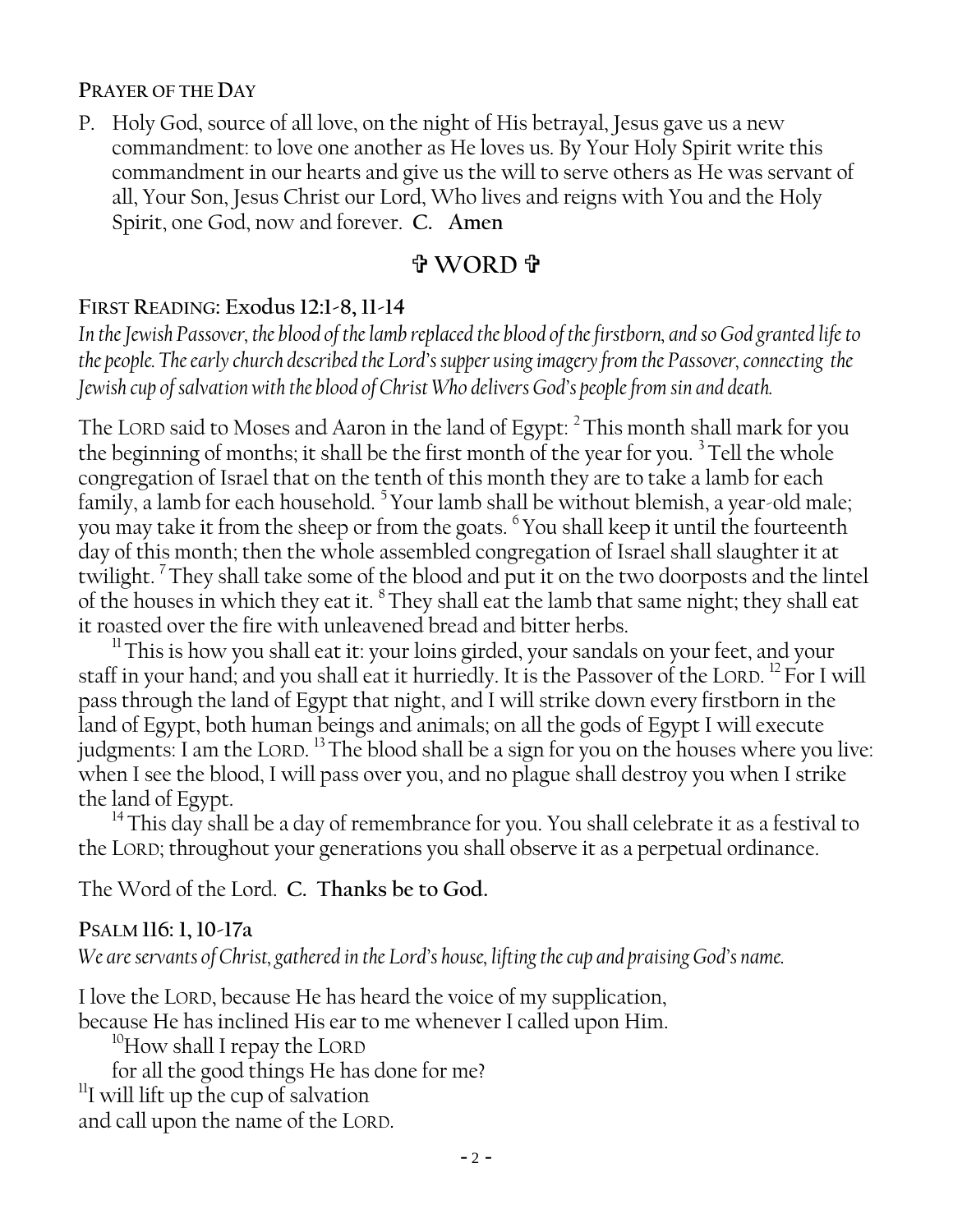$12$ I will fulfill my vows to the LORD in the presence of all His people. <sup>13</sup>Precious in the sight of the LORD is the death of His servants.  $14^1$ O LORD, I am Your servant: I am Your servant and the child of Your handmaid; You have freed me from my bonds. <sup>15</sup>I will offer You the sacrifice of thanksgiving and call upon the name of the LORD.  $^{16}$ I will fulfill my vows to the LORD in the presence of all His people, <sup>17</sup>in the courts of the LORD's house, in the midst of you, O Jerusalem

## **SECOND READING: 1 Corinthians 11:23-26**

*Paul describes Jesus' last supper and hands on to others the tradition that sharing in the bread and cup of this meal proclaims the death of the Lord.*

For I received from the Lord what I also handed on to you, that the Lord Jesus on the night when He was betrayed took a loaf of bread, <sup>24</sup> and when He had given thanks, He broke it and said, "This is My body that is for you. Do this in remembrance of Me."  $^{25}$  In the same way He took the cup also, after supper, saying, "This cup is the new covenant in My blood. Do this, as often as you drink it, in remembrance of Me.<sup> $\frac{1}{n}$  26</sup> For as often as you eat this bread and drink the cup, you proclaim the Lord's death until He comes.

The Word of the Lord. **C. Thanks be to God.**

*Because John's gospel usually heightens and deepens the meaning of the narratives about Jesus, the gospel readings throughout the Three Days come from John.*

## **HOLY GOSPEL: St. John 13: 1-17, 31b-35**

*On the last Thursday of His life, Jesus connected a meal shared with His disciples with this coming death, and He demonstrated the meaning of His death by washing their feet. The meal, the footwashing and the death of Christ all convey God's love.* 

## **C. Glory to You, O Lord.**

Now before the festival of the Passover, Jesus knew that His hour had come to depart from this world and go to the Father. Having loved His own who were in the world, He loved them to the end. <sup>2</sup>The devil had already put it into the heart of Judas son of Simon Iscariot to betray Him. And during supper <sup>3</sup>Jesus, knowing that the Father had given all things into His hands, and that He had come from God and was going to God,  $\frac{4}{3}$ got up from the table, took off His outer robe, and tied a towel around Himself. <sup>5</sup>Then He poured water into a basin and began to wash the disciples' feet and to wipe them with the towel that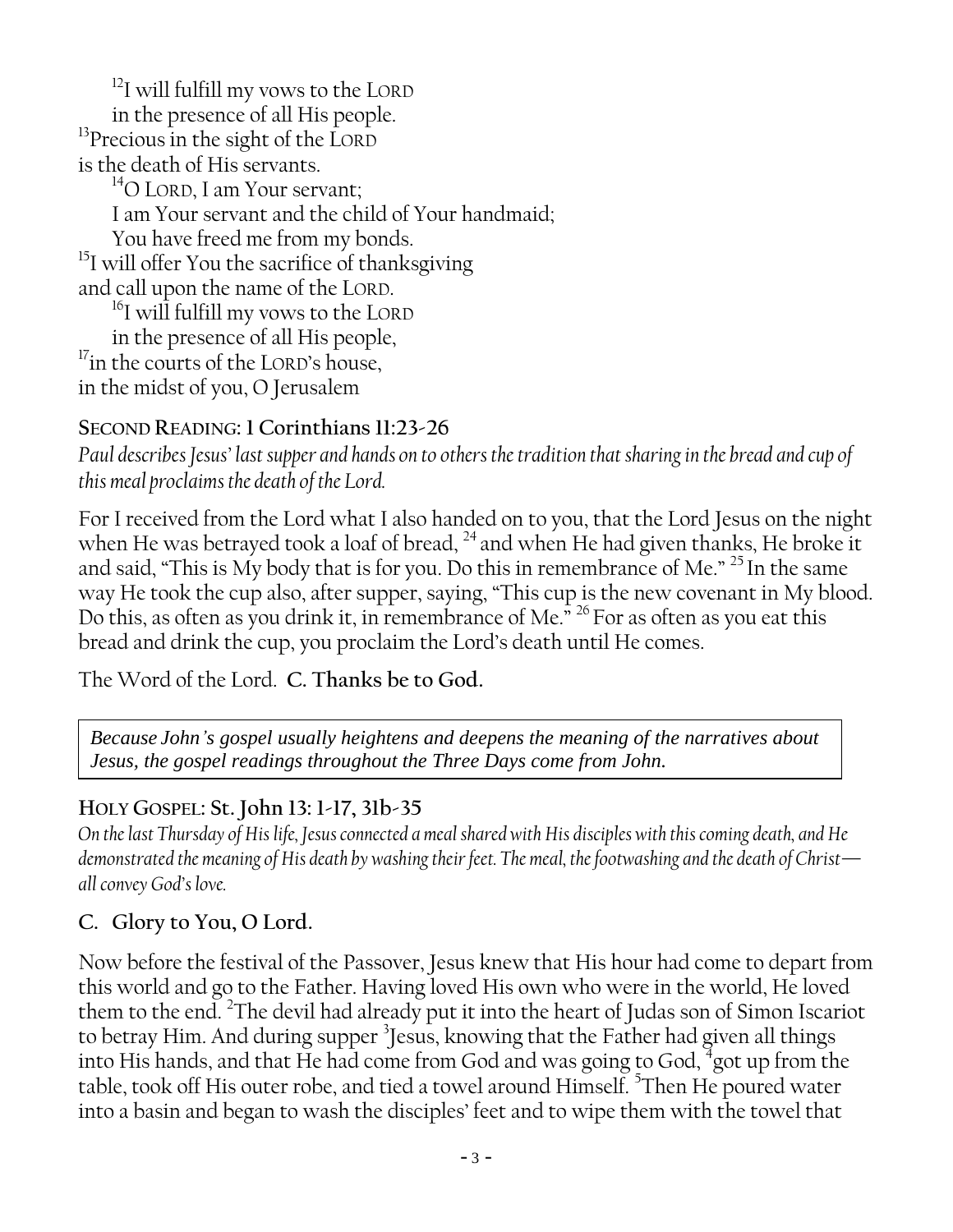was tied around Him. <sup>6</sup>He came to Simon Peter, who said to Him, "Lord, are you going to wash my feet?" 7 Jesus answered, "You do not know now what I am doing, but later you will understand." 8 Peter said to Him, "You will never wash my feet." Jesus answered, "Unless I wash you, you have no share with Me." 9 Simon Peter said to Him, "Lord, not my feet only but also my hands and my head!" <sup>10</sup>Jesus said to him, "One who has bathed does not need to wash, except for the feet, but is entirely clean. And you are clean, though not all of you." <sup>11</sup>For He knew who was to betray Him; for this reason He said, "Not all of you are clean."

<sup>12</sup>After He had washed their feet, had put on His robe, and had returned to the table, He said to them, "Do you know what I have done to you?<sup>13</sup>You call Me Teacher and Lord and you are right, for that is what I am. <sup>14</sup>So if I, your Lord and Teacher, have washed your feet, you also ought to wash one another's feet.  ${}^{15}$ For I have set you an example, that you also should do as I have done to you. <sup>16</sup>Very truly, I tell you, servants are not greater than their master, nor are messengers greater than the one who sent them.  $^{17}$ If you know these things, you are blessed if you do them.

 $31b$ "Now the Son of Man has been glorified, and God has been glorified in Him.  $32$ If God has been glorified in Him, God will also glorify Him in Himself and will glorify Him at once. <sup>33</sup>Little children, I am with you only a little longer. You will look for Me; and as I said to the Jews so now I say to you, 'Where I am going, you cannot come.' <sup>34</sup>I give you a new commandment, that you love one another. Just as I have loved you, you also should love one another. <sup>35</sup>By this everyone will know that you are My disciples, if you have love for one another."

P. The gospel of the Lord. **C. Praise to You, O Christ.**

**SERMON**

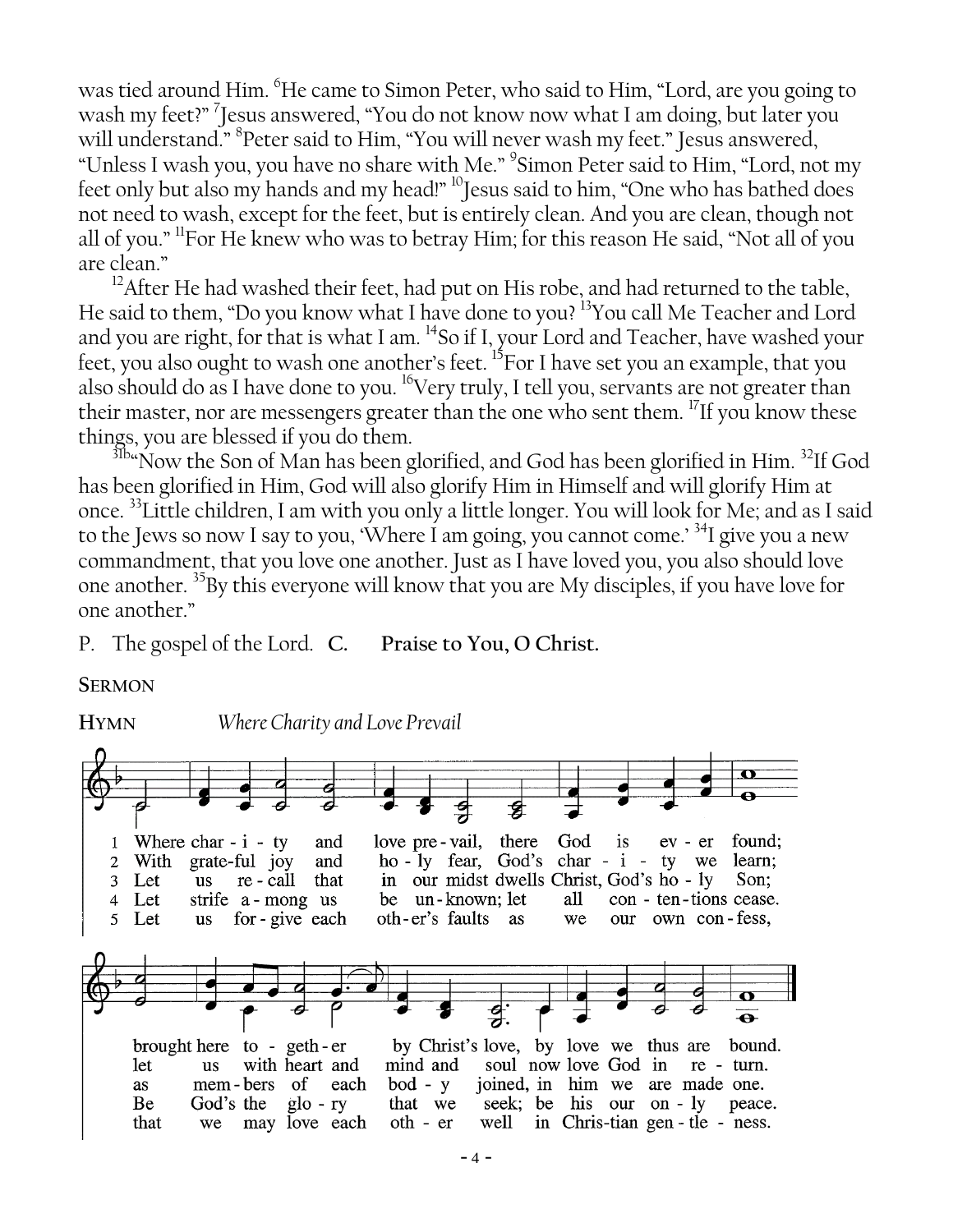#### **ANNOUNCEMENTS**

#### **PRAYERS OF INTERCESSION**

Celebrating Christ's passion that gives life and salvation, let us pray for the church, the world, and any who are in need.

## **C. hear our prayer.**

Holy One, gather all the baptized around Your presence in the Word. Strengthen the body of Your people, that living according to Jesus' new commandment and by His example, we may grow in our love for one another and all people. Lord, in Your mercy, **C. hear our prayer.**

You provide an abundance of food from Your creation. Allow in this time the planting of fields for food, and lead us into equitable ways of distribution. Gather households together, so that no one's table is lacking. Lord, in Your mercy,

#### **C. hear our prayer.**

Your Son washed the feet of and ate with the ones who would deny and betray Him. Transform the world by reconciling enemies to one another and overcoming evil with love. Lord, in Your mercy,

#### **C. hear our prayer.**

You listen to the cries of Your people and mercifully attend to them, especially Emily, Angie, Shirlee, Bill and Karen Pohlen, Bill Ningen, Carol, Sylvia and Jim and Norma, and Brad*,* that they might receive Your blessing, and that we may be led to care for our brothers and sisters who suffer hunger, illness, oppression, loneliness, abuse, or any physical or spiritual disease. Lord, in Your mercy,

#### **C. hear our prayer.**

You announce the promise of deliverance through the people of Your first covenant Bring joy to the Passover celebrations of our Jewish brothers and sisters, and lead us to proclaim Your goodness together. Lord, in Your mercy,

#### **C. hear our prayer.**

We give thanks for all the saints and martyrs who followed the example of the One Who washed His disciples' feet and who now rest from their labors. Bring us with them into Your everlasting glory. Lord, in Your mercy,

#### **C. hear our prayer.**

Hear our prayers, gracious God, for the sake of the One Who came to serve and not to be served and offered Himself for the sake of the world, Jesus Christ our Lord. **C. Amen.** 

#### **SHARING THE PEACE OF THE LORD**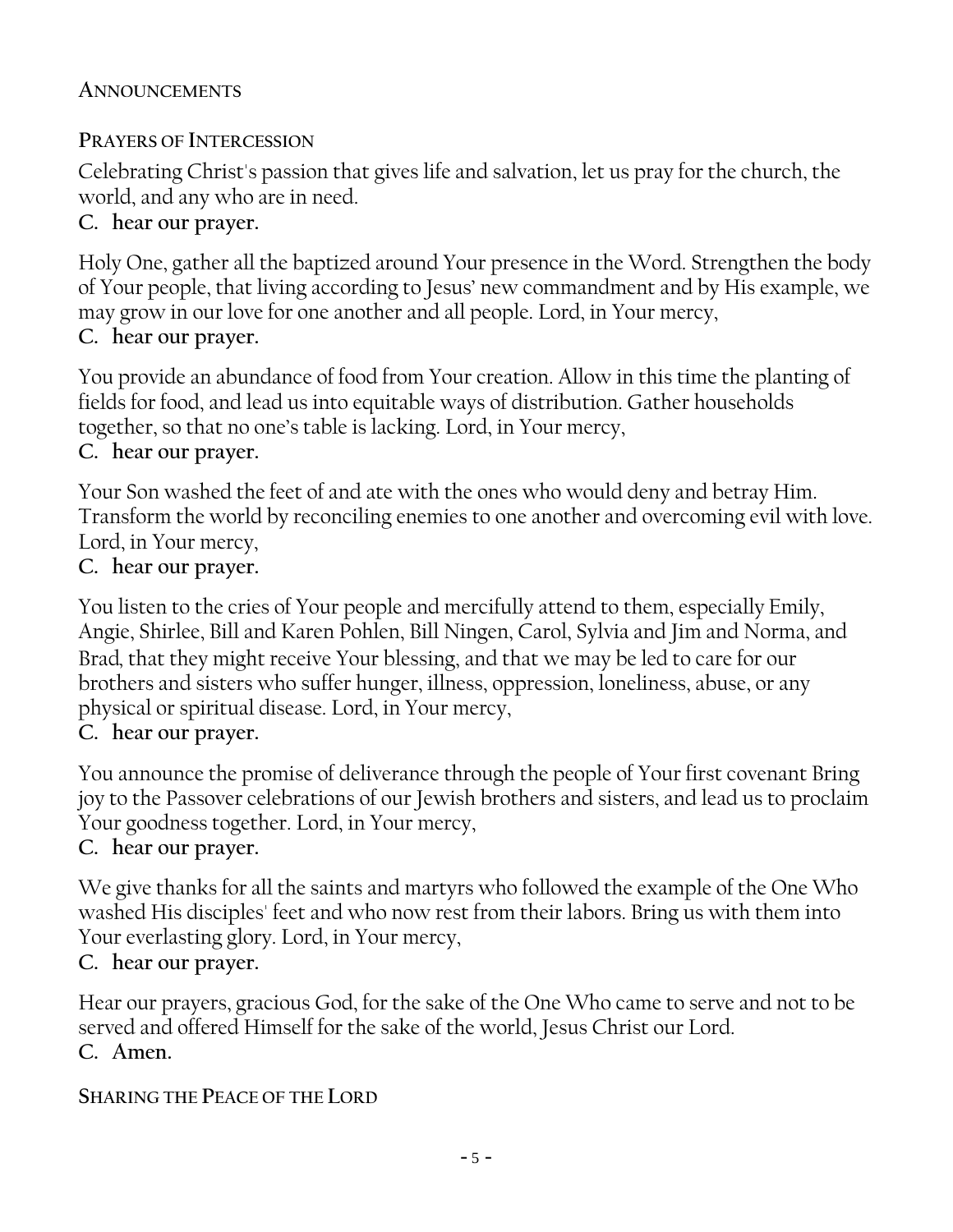#### **OFFERING**

*If you have not signed up for electronic giving, you can mail your offering in to Bethel (P.O. Box 126, Porter, 56280), you may drop it in the offering box at the church, or you may make your offering online at our website (www.bethelofporter.com).*

#### **OFFERTORY PRAYER**

P. God of glory,

**C. receive these gifts and the offering of our lives. As Jesus was lifted up from the earth, draw us to Your heart in the midst of this world, that all creation may be brought from bondage to freedom, from darkness to light, and from death to life; through Jesus Christ our Lord. Amen**

## $+$  MEAL  $+$

**PASTORAL ADDRESS**

**P. We who receive … our thanksgivings to God.**

#### **THE GREAT THANKSGIVING**

- P. The Lord be with you. **C. And also with you.**
- P. Lift up your hearts. **C. We lift them to the Lord.**
- P. Let us give thanks to the Lord our God.
- **C. It is right to give God thanks and praise.**

## **THE EUCHARISTIC PRAYER**

- P. Blessed are You … pouring out His life for the world.
- **C. Amen.**
- P. In the night in … and proclaim the mystery of faith.
- **C. Christ has died. Christ is risen. Christ will come again.**
- P. Gracious God … both now and forever.
- **C. Amen.**

## **LORD'S PRAYER**

**Our Father Who art in heaven, hallowed be Thy name, Thy kingdom come, Thy will be done, on earth as it is in heaven.**

**Give us this day our daily bread;**

**and forgive us our trespasses**

**as we forgive those who trespass against us;**

**and lead us not into temptation, but deliver us from evil.**

**For Thine is the kingdom, and the power,** 

**and the glory, forever and ever. Amen.**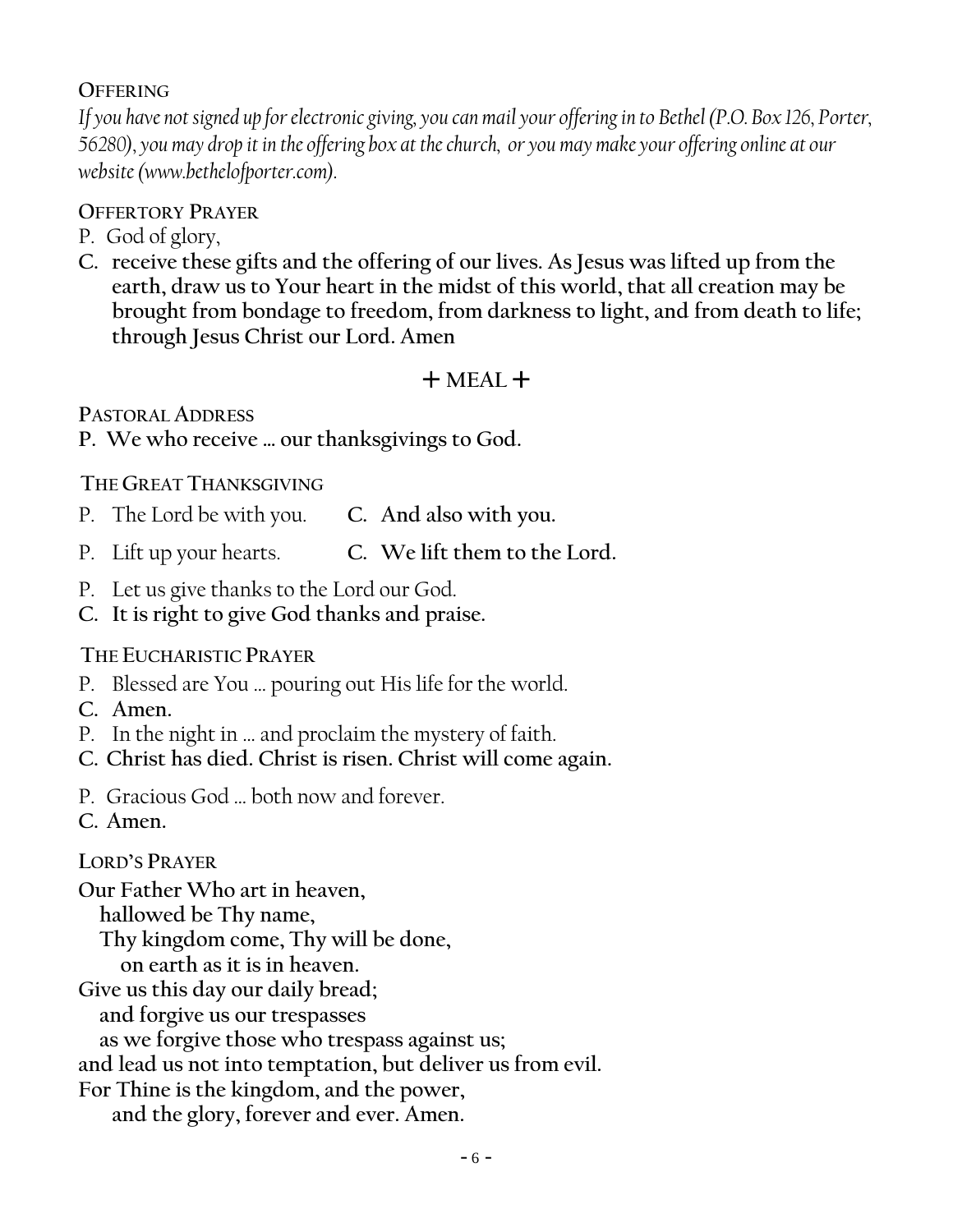### **DISTRIBUTION**

## **POST-COMMUNION BLESSING**

- P. The Body and Blood of our Lord Jesus Christ strengthen you and keep you in His grace.
- **C. Amen.**

## **POST COMMUNION PRAYER**

- P. Lord Jesus, in a wonderful sacrament You strengthen us with the saving power of Your suffering, death and resurrection. May this sacrament of Your body and blood so work in us that the fruits of Your redemption will show forth in the way we live, for You live and reign with the Father and the Holy Spirit, one God, now and forever.
- **C. Amen**

## **STRIPPING OF THE ALTAR**

*The Altar, which is the symbol of Christ in our midst, is stripped bare. All ornament is removed: Christ is stripped of His power and glory. There is no blessing. The services ends in silence.*

This worship service continues tomorrow, Good Friday, at 7:00 pm.

**Those who serve: Ministers:** All the people of God **Presider:** Rev. Ellen Munter **Organist:** Terry Dybsetter **Reader:** Dan Dybsetter **Camera:** Josh Sumption **Projection:** James Kamrath/Kendon Knutson **Sound Room:** Ken Jeremiason and Jerome Bruns

## **How to reach us:**

Church Office: 507-296-4658 Pastor's House: 507-296-4558 Pastor's Cell: 507-828-1000 (call or text) Pastor's email: pastormunter@gmail.com Bethel email: bethel@ bethelofporter.com

## **THIS WEEK (Mar 29th - April 4 th )**

April 2 7:00 pm Good Friday worship in person and live on Facebook April 4 **7:00 am & 9:30 am** Easter Sunday worship in person and live on Facebook



Emily Morton, Angie Denelsbeck Anderson Shirlee Gabbert, Bill and Karen Pohlen Bill Ningen, Carol Moon, Sylvia & Jim Pridal Brad Danielson, Norma Dovre